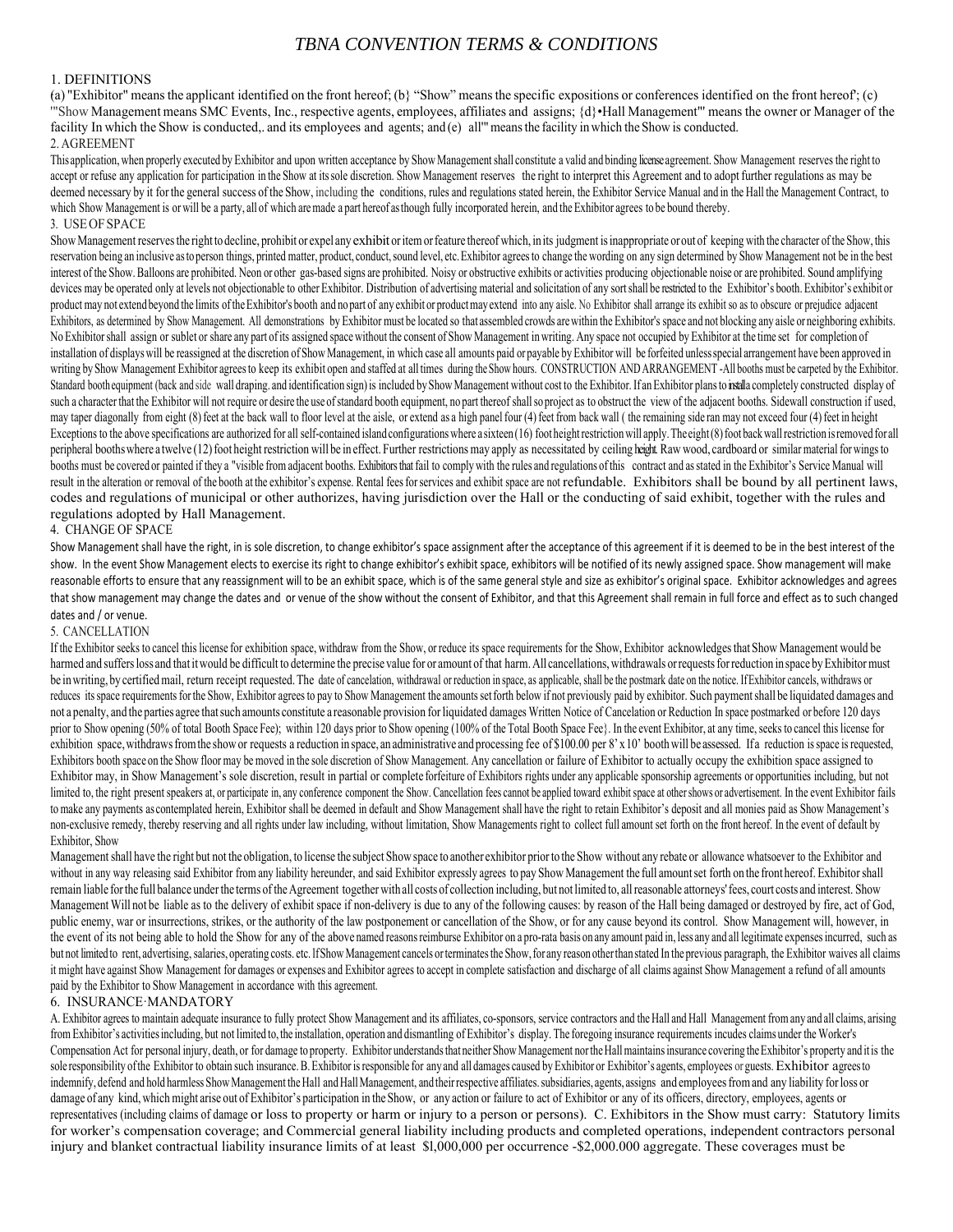evidenced by a Certificate of Insurance with a 30-notice of cancellation provision to the holder. The certificate must name SMC Events, Inc., the Hall and Hall Management as additional insureds and be provided to Show Management at least 30 days before the proposed exhibit date. 7. Liability

Exhibitor agrees that Show Management, Show Management's service contractors, the Hall and their representatives, employees and agents are not liable for any injury, loss or damage that may occur to Exhibitor, or to Exhibitor's employee agents, guests or property from any cause whatsoever, prior to, during or subsequent to the period covered by this Agreement. Exhibitor assumes responsibility and agrees to indemnify, defend and hold Show Management, Hall Management, their affiliates and their respective employees and agents harmless from and against any claims or expenses arising out of the use of the exhibition premises. Exhibitor assumes all responsibility and liability for losses, damages and claims arising out of injury or damage to, or caused by, Exhibitor's displays, equipment, employees or representatives. In no event shall Show Management or any of its affiliates be liable for any special, incidental, indirect, punitive or consequential damages arising out of or in connection with this Agreement. The liability of Show Management and its affiliates and Exhibitor's remedy for any claim of loss or damage arising from or related to this Agreement, regardless of the form of action, shall be limited to the fees paid to Show Management hereunder.

## 8. AVAILABLE SERVICES

On behalf of the Exhibitors, Show Management has designated official Show contractors to provide the following: drayage, cartage, furniture, booth and floor decorations, signs, photographs, telephone services, etc. Services of electricians, plumbers, carpenters and other labor will be available and charged for at the prevailing rates. Contractors and rates will be listed in the Exhibitor Service Manual to be issued separately.. Show Management assumes no responsibility or liability for any of the services performed or materials delivered by the foregoing persons, parties and organizations. Arrangement for these services and payments are to be made between Exhibitors and official Show Contractors. Rules and regulations for union labor are made by the local unions and these regulations may be changed at any time. Where union labor is required because of contractor requirements, exhibitor agrees to comply with the regulations.

### 9. PROTECTION OF FACILITIES

Nothing shall be posted o or tacked, nailed, screwed, or otherwise attached to the columns, walls, floors, or other parts of the hall exhibit area without permission from the proper building authority. Fluids, caustic or staining, must not be used where they may damage floor coverings. Packing, unpacking and assembly of exhibits shall be done in designated areas and in conformity with directions of Exhibition Management, the convention hall manage or their assistants.

# 10. INSTALLATION AND DISMANTLING

Complete Information, instructions and schedule of prices regarding drayage, labor for erecting and dismantling, electrical work, furniture, cleaning etc., will be included in the Exhibitor Service Manual. Such requirements shall be binding upon the Exhibitor as though fully set forth herein

## 11. EXHIBITS MOVE IN, MOVE OUT

Movement of exhibits in and out of the Hall must be handled by offical Show contractors. No exhibit will be allowed into or out of the Hall without an official clearance from Show Management. The Exhibitor must make its own arrangements for transportation of exhibits and packing material. Show Management cannot accept or sign for exhibits on behalf of the Exhibitor. Move in and move out times and access outside of Show hours are limited to those described in the Exhibitor Service Manual. At such time after the dose of the Show as Show Management may specify or upon sooner termination of the Agreement, all exhibits shall be removed and cleared from the Show space and vacant possession of the exhibit space shall be delivered to Show Management in as good and clean order and condition as it was when delivered to Exhibitor. Exhibitors will pay the cost of repairing any damage caused to the Hall facility by the Exhibitor and /or its contractors. Any property remaining after the last day designated by Show Management for it to be removed may be held or otherwise disposed of by Show Management or Hall Management at the Exhibitor's expense. No property may be removed from the Show before Show ends.

### 12. SAFETY

All display materials used for decoration must be flameproof. All electrical equipment or devices used in or about an exhibit must be in good operating condition and able to pass fire and/or electrical inspections. Extra material stored in Exhibitor's exhibit space must not block access to the exhibit or cover electrical w ires or outlets. Exhibitor shall cooperate responsibly with local ordinances and Hall Management rules regarding health, fire prevention and public safety.

If inspection of an Exhibitor's booth discloses a failure to comply with any applicable law, code or regulation, or if Show Management determines that all or any part of an exhibit presents a fire hazard or other danger, Show Management may cause the removal of such exhibit at the Exhibitor's expense. Under no circumstances may the weight of any equipment or exhibit material exceed the Hall's maximum floor load. Exhibitor accepts full and sole responsibility for any injury or damage to property or persons resulting from failure, knowing or otherwise, to distribute the load of its exhibit material in conformity with the maximum floor load specifications.

#### 13. SECURITY

Show Management will provide perimeter guard service during the Show and while the Exhibit Hall is closed. Exhibitor agrees that Show Management is not liable for anything its guard service, or facility security does or fails to do. This includes, but is not limited to, damage, theft, or loss sustained by Exhibitor's exhibit or its representatives Exhibitor will not be allowed into the Exhibit Area after Show Hours. Exhibitor may want to consider arranging security for its specific booth space for either during or after Show *hours.* 

# 14. Attendance

Show Management shall have sole control over admission policies at all times.

15. FILMING AND VIDEO RECORDING RIGHTS/ELECTRONIC MESSAGES

From time to time, photograph, motion pictures and/or video recordings may be made In the Show facility, which recording *may* include images of Exhibitor, its employees, agents and related merchandise and displays. Exhibitors may not hinder, obstruct or interfere in any way with such photograph or recordings whether by Show Management, its agents, attendees or other exhibitors, and hereby consent to Show management's use of such recordings for commercial purposes. To the extent necessary to fulfill Show Managements express obligations hereunder, Exhibitor hereby grants Show Management a non-exclusive, royalty-free, revocable, non-transferable worldwide license(without the right to sublicense) to use Exhibitor's trademarks, service marks, logos, trade names, copyrighted content, hypertext links, domain names, icons, buttons, banners, graphic files and images. By providing Show Management the e-mail addresses set forth on the first page of the Agreement, Exhibitor hereby consents to receiving unsolicited commercial e mail messages from SMC Events, Inc. and its affiliates, partners and assigns as well as third parties licensed to send such messages to Exhibitor by any of the foregoing.

#### 16. Exhibition Activities

Exhibitor agrees not to schedule or conduct any outside commercial activity including, but no limited to, receptions, seminars, symposiums and hospitality suites during the Show, Whether such activities are held at or away from the Hall facility, except with the written approval of Show Management.

## 17. ERRORS AND OMISSIONS

Exhibitor agrees that Show Management will not be liable in the event of any errors or omissions in the Show's directory listing or in any related materials. Exhibitor acknowledges and agrees that Show Management makes no representation or warranties with respect to the number of exhibition attendees or the demographic nature of such attendance.

#### 18. ASSIGNMENT

This Agreement cannot be assigned, in whole or in part, without the written approval of Show Management. Show Management may assign this Agreement without the prior written consent of Exhibitor, and any such assignee shall become "Show Management" for all purposes hereunder and shall acquire all of rights and obligations of Show Management hereunder. 19. SEVERABILITY

If for any reason a court of competent jurisdiction finds any provision or portion of the Agreement to be unenforceable, that provision will be enforced to the maximum extent permissible so as to effect the intent of the parties, and the remainder of this Agreement will continue in full force and effect.

#### 20. COSTS, EXPENSES AND ATTORNEYS' FEES

If either party commences any action or proceeding against the other party to enforce or interpret this Agreement, the prevailing party in such action or proceeding shall be entitled to recover from the other party the actual costs, expense, and attorney's fees (including all related costs and expenses) incurred by such prevailing party in connection with such action or proceeding and in connection with obtaining and enforcing any judgment or order thereby

21. APPLICABLE LAW AND VENUE